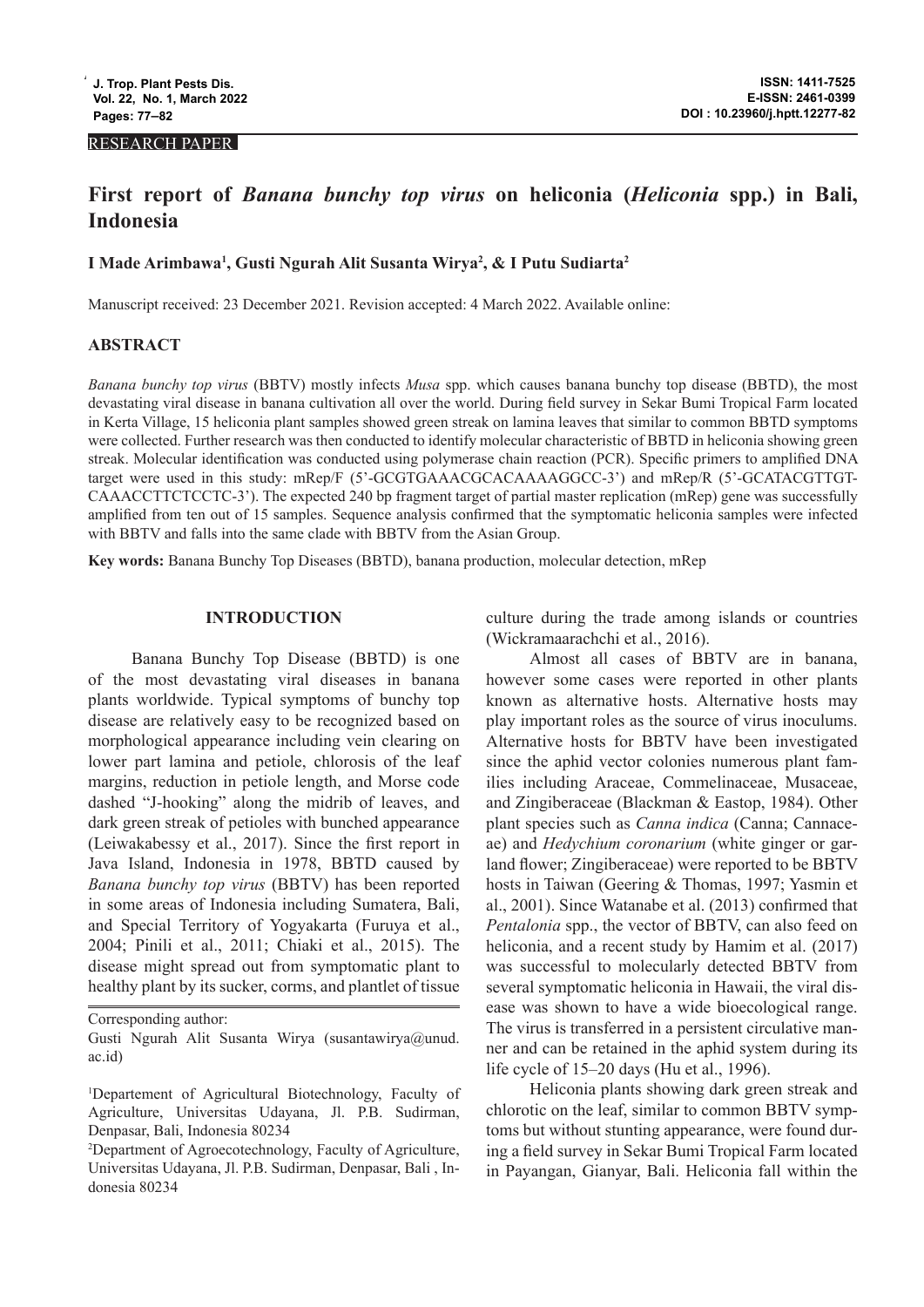family Heliconiaceae which consists of at least 200 species. In Indonesia, this plant is popularly known as pisang hias (ornamental banana) due to its morphological appearance which is similar to banana (pisang) and utilized mostly for ornamental (hiasan) purpose. Although Heliconia was formerly included in the family Musaceae, and has been variously associated with the Strelitziaceae, it is now the only genus under Heliconiaceae of the order Zingiberales (Kress, 1990).

Heliconia as a host of BBTV could be destructive to banana production in Bali and Indonesia. Therefore, further study is needed to determine the causal agent of symptomatic heliconia and whether banana aphids can transmit BBTV from infected heliconia to healthy banana plants.

# **MATERIALS AND METHODS**

**Research Site.** A field survey in Sekar Bumi Tropical Farm located in Kerta Village, Gianyar Regency (8° 20′ 11.09″ S, 115° 17′ 2.2″ E) (Figure 1) was done in early 2020. Plant samples were taken using purposive sampling method based on bunchy top common symptoms classified by Leiwakabessy et al. (2017). The collected samples were brought to Laboratory of Plant Diseases, Faculty of Agriculture, Universitas Udayana.

**Detection and Identification of Virus Isolates.** PCR methods were performed to molecularly identify BBTV as the causal agent of bunchy top common symptoms on heliconia samples. The molecular identification in this research includes isolation of total DNA viruses, DNA amplification, and electrophoresis.

**Isolation of Total DNA.** Total DNA was extracted

from 25–50 mg of fresh leaf samples using EZ-10 Spin Column Plant RNA Mini-Preps Kit (Bio Basic Inc, Canada). The total DNA was stored at -80 ºC for further use.

**DNA Amplification.** BBTV genome was amplified by PCR technique using mRep/F (5'-GCGT-GAAACGCACAAAAGGCC-3') and mRep/R (5'-GCATACGTTGTCAAACCTTCTCCTC-3') specific primer (Amin et al., 2008). A 240 bp fragment of partial master replication (mRep) gene was expected (Amin et al., 2008). The PCR mix: 1 µL total DNA, 12.5 µL NZY Taq 2x Master Mix (Nzytech, Portugal), 1 µL forward primer, 1 µL reverse primer and distilled water (ddH<sub>2</sub>O) of 9.5  $\mu$ L to final reaction volume of 25 μL. DNA amplification for BBTV was conducted in a machine Thermal Cycler (INFINIGEN Biotech Inc., USA) with program as follow 5 min at 94 ºC for pre-heating, followed by 35 cycles of denaturation (30 s at 94 °C), annealing (45 s at 55 °C), and extension (30 s at 72 °C), with final extension of 7 min at 72 °C, the cycles ends with a temperature of 4 ºC.

**Visualization of PCR Product.** Visualization of PCR product was done by electrophoresis gel agarose in a concentration of 1% [0.25 g of agarose was put into a 100 mL baker glass then 25 mL of buffer TBE 0.5× (0.045 M Tris-Borate; 0.01 M EDTA)] was put into a 100 mL baker glass then 25 mL of buffer TBE 0.5× (0.045 M Tris-Borate; 0.01 M EDTA) was added and then heated for 3 min until it mixed well. After the gel warms, 1.5 µL dye FlouroVue TM (Smobio, Taiwan) was added, then agarose poured into a gel tray and allowed to stand for  $\pm$  30 min until hardened. Electrophoresis was carried out at 50 volts for 50 min.



Figure 1. Location of Sekar Bumi Tropical Farm in Bali Island, indicating the sampling site.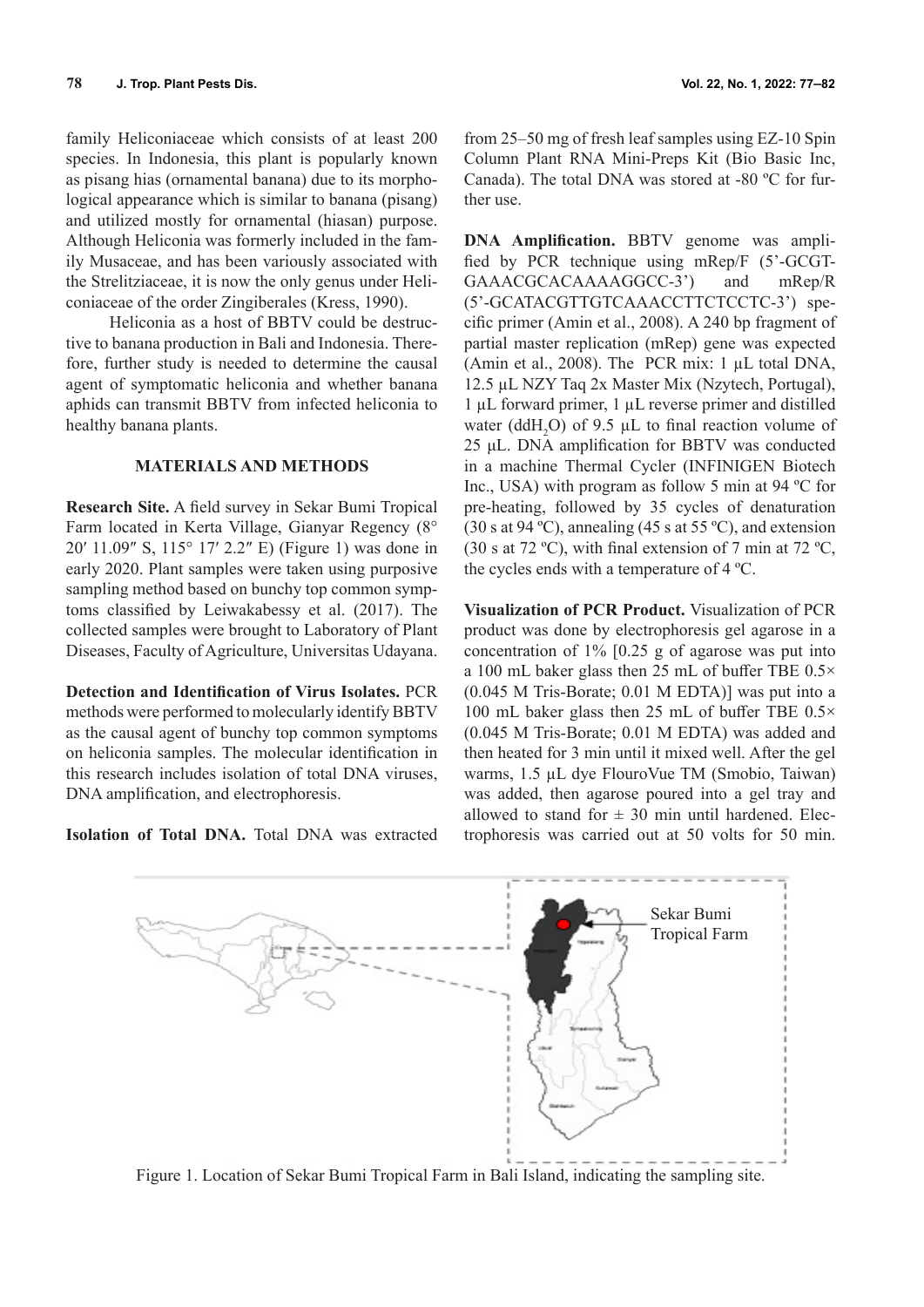Electrophoresis results in the form of DNA bands were visualized with an ultraviolet transilluminator and documented by digital camera.

**Nucleotide Sequence and Phylogenetic Analysis.** Gene master replication of one of the virus isolates was sent for sequencing at Macrogen, Singapore. Nucleotide sequence identity of the obtained virus isolates were compared to corresponding isolates from other countries available in the GenBank. The phylogenetic tree was constructed from the sequences aligned using Clustal W and MEGA 7.0 software with the neighbor-joining algorithm and bootstrap support, estimated using 1000 replicates (Kumar et al., 2016).

## **RESULTS AND DISCUSSION**

**Identification of the Virus Isolates.** A total of 15 heliconia samples were applied for molecular detection of BBTV by PCR assay using a pair of specific primer mRep/F and mRep/R by Amin et al. (2008). Ten out of 15 heliconia samples were confirmed positive to amplify approximately 240 bp partial fragment of master replication of BBTV genome (Figure 2). BBTV is a circular single-stranded (ss) DNA plant virus whose genome contains at least six circular components and is associated with all geographical isolates of BBTV. The six components included DNA-R, DNA-U3,

DNA-S, DNA-M, DNA-C, and DNA-N (Stainton et al., 2015; Wickramaarachchi et al., 2016; Kumar et al., 2017; Kakathi & Nath, 2018).

The length of BBTV DNA-R is 1111 nucleotides while the mRep gene is 860 nucleotides, start from a nucleotide number of 102 to 962. Amplification targets of mRepF/mRepR primers are nucleotide numbers of 435 to 674 (Mansoor et al., 2005). DNA-R encodes the master replication initiation protein (Rep) which is essential for trans-replication of the BBTV genomic components (Horser et al., 2001) through its nicking and joining activity (Hafner et al., 1997).

BBTV DNA-R is also known as BBTV DNA component 1. This component has two conserved regions: CR-SL and CR-M (Burns et al., 1995; Beetham et al., 1997). DNA-R also differs from other five components by having two ORF: major ORF and small ORF internal. The region was known to encode replication initiator protein, a component which was transferred by insect vector, *P. nigronervosa*, to initiate disease in hosts.

**Symptom of BBTV.** Symptoms associated with infected heliconia in Kerta village were similar with those in Hawaii (Hamim et al., 2017): dark green streak and chlorotic on the leaf (Figure 3). Similarities or variation of symptoms could be due to plant cultivars and environmental conditions (Rahim et al., 2015). In the



Figure 2. Visualization of DNA amplification of BBTV using mRep/F and mRep/R primers (samples 1–10) on 1% agarose gel. M, 1 kb DNA marker (Smobio, Taiwan).



Figure 3. Symptoms of Banana Bunchy Top Diseases on heliconia. (A) Chlorosis on leaf; (B) Dark green streak on leaf.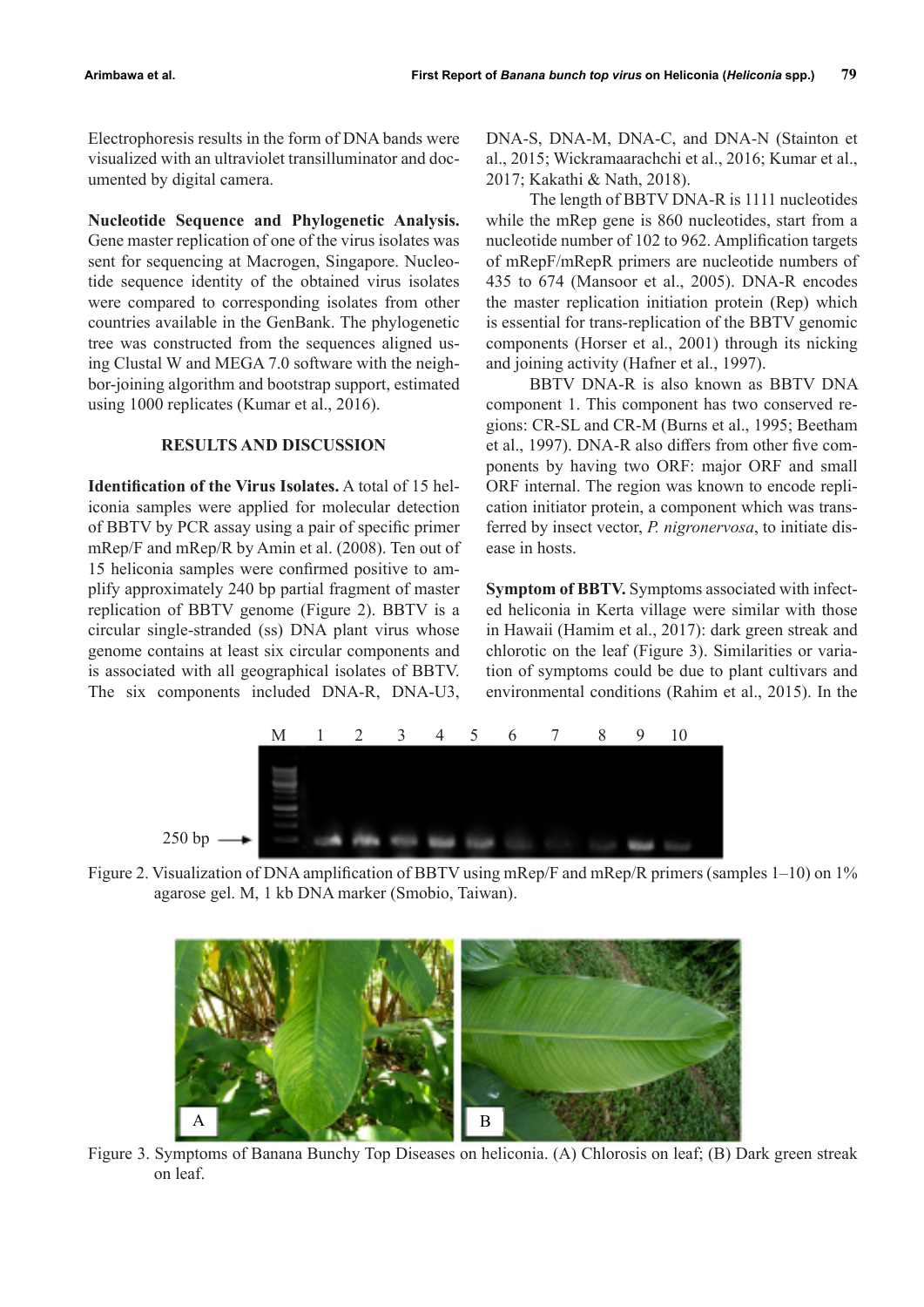case of BBTV in banana plants, Thomas (2008) reported that the symptom severity of BBTV infection was determined by plant response and time of infection. However further study is needed to determine symptom severity of BBTV infection in heliconia plants.

**Phylogenetic Analysis.** BLASTn analysis and comparison of the sequence with others available in the Gen-Bank database (www.ncbi.nlm.nih.gov) showed that the isolates obtained in this study have the highest nucleotide sequence identity  $(> 98\%)$  with BBTV Asian Group (Accession Number: JN003633, JN003632, AB847628, MK940789, MN037873, MN037876, MN037879, MN037872, JN003631, and KM607608). Moreover, phylogenetic analysis also showed that BBTV isolated heliconia in Bali fall into the same clade with isolates from Asian Group (Figure 4).

This research confirmed the association between BBTV and heliconia showed a dark green streak on the lamina. However, further research is still needed on identifying the complete genome sequence of the isolate, host range, virus transmission pathway by the in-

sect vector, and which DNA components are needed to cause disease symptoms. Research on identifying and characterizing the complete genome of BBTV isolate on heliconia is currently ongoing.

#### **CONCLUSION**

Heliconia showing dark green streak on lamina leaf that was found in Sekar Bumi Farm of Kerta village was confirmed positive to BBTV by PCR using mRep/F and mRep/R specific primers. This work is the first report of BBTV infecting Heliconia in Bali, Indonesia. The research related to that discovery needs to be continued, moreover the complete genome, biological and genetic variabilities, and the role of insect vector transmission is not clearly studied.

#### **ACKNOWLEDGMENTS**

We would like to thank the Head of Plant Diseases Laboratory, Faculty of Agriculture, Universitas Udayana for granting research support.



Figure 4. Phylogenetic tree of nucleotide sequence of BBTV heliconia Bali using MEGA 7.0 (Neighbor Joining method with bootstrap 1000×). *Abaca bunchy top virus* (EF546813) is used as outgroup.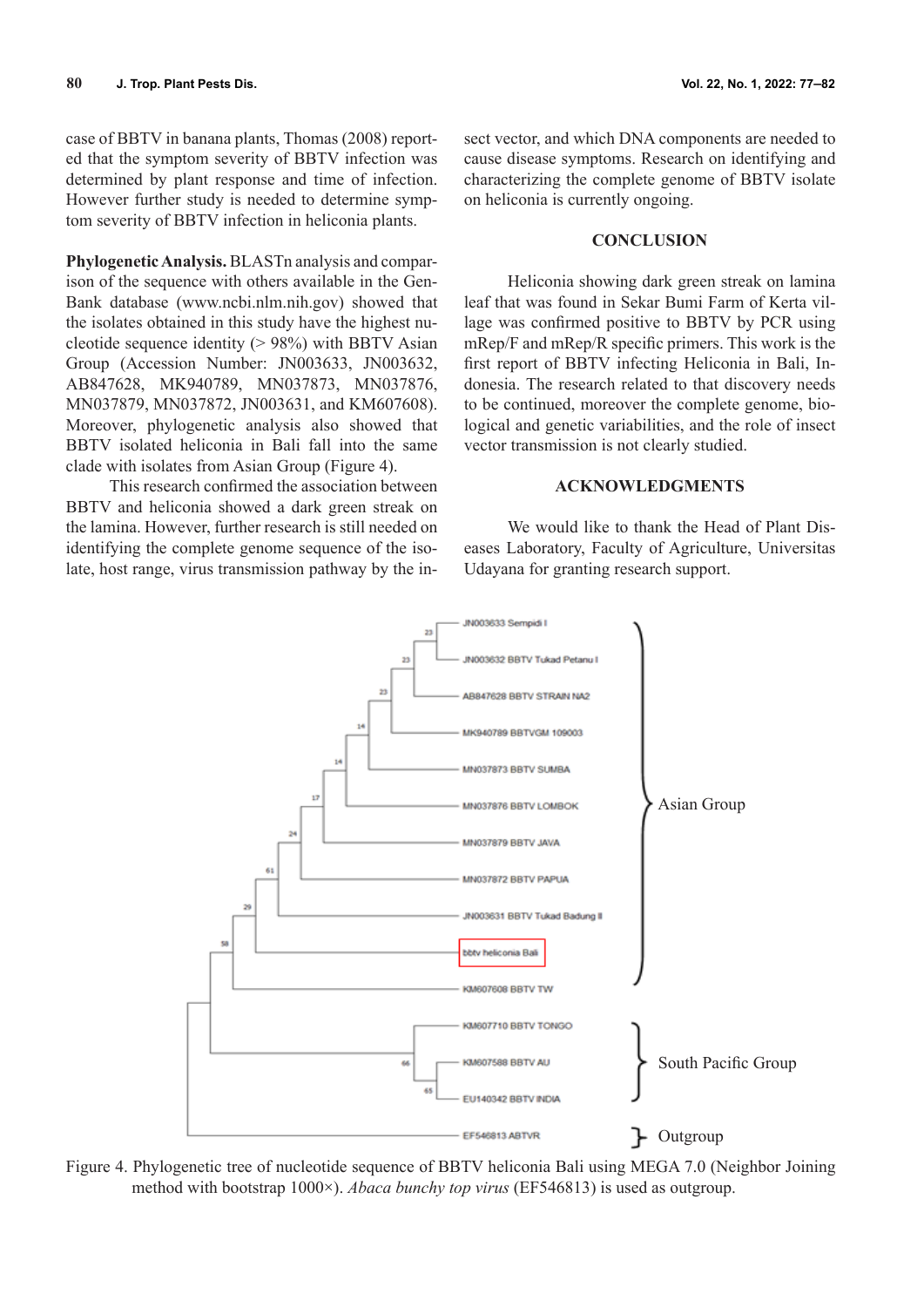#### **FUNDING**

This research was independently funded.

# **AUTHORS' CONTRIBUTIONS**

GNASW and PS outlined and review the theme. MA conceptualized and wrote the first draft of the manuscript. All authors contributed to the article and approved the submitted version.

# **COMPETING INTEREST**

The authors declare that the research was conducted in the absence of any commercial or financial relationships that could be construed as a potential conflict of interest.

## **REFERENCES**

- Amin I, Qazi J, Mansoor S, Ilyas M, & Briddon RW. 2008. Molecular characterization of *Banana bunchy top virus* (BBTV) from Pakistan. *Virus Genes.* 36(1): 191–198. https://doi.org/10.1007/ s11262-007-0168-y
- Beetham PR, Hafner GJ, Harding RM, & Dale JL. 1997. Two mRNAs are transcribed from *Banana bunchy top virus* DNA-1. *J. Gen. Virol.* 78(1): 229–236. https://doi.org/10.1099/0022-1317- 78-1-229
- Blackman RL & Eastop VE. 1984. *Aphids on the Worlds Crops: An Identification and Information Guide. Second Edition.* John Wiley & Sons, Chichester.
- Burns TM, Harding RM, & Dale JL. 1995. The genome organization of *Banana bunchy top virus*: analysis of six ssDNA components. *J. Gen. Virol.* 76(6): 1471–1482. https://doi. org/10.1099/0022-1317-76-6-1471
- Chiaki Y, Nasir N, Herwina H, Jumjunidang, Sonoda A, Fukumoto T, Nakamura M, & Iwai M. 2015. Genetic structure and diversity of the *Banana bunchy top virus* population on Sumatra Island, Indonesia. *Eur. J. Plant Pathol.* 143(1): 113–122. https://doi.org/10.1007/s10658-015-0669-9
- Furuya N, Somowiyarjo S, & Natsuati KT. 2004. Virus detection from local banana cultivars and the first molecular characterization of *Banana bunchy top virus* in Indonesia. *Jour. Agri. Sci.*

*Tokyo Univ. of Agric.* 49(3): 75–81.

- Geering ADW & Thomas JE. 1997. Search for alternative hosts of *Banana bunchy top virus* in Australia. *Australas. Plant Pathol*. 26(4): 250–254. https://doi.org/10.1071/AP97040
- Hafner GJ, Harding RM, & Dale JL. 1997. A DNA primer associated with *Banana bunchy top virus. J. Gen. Virol.* 78(2): 479–486. https://doi. org/10.1099/0022-1317-78-2-479
- Hamim I, Green JC, Borth WB, Melzer MJ, Wang YN, & Hu JS. 2017. First report of *Banana bunchy top virus* in *Heliconia* spp. on Hawaii. *Plant Dis.* 101(12): 1–2. https://doi.org/10.1094/PDIS-02- 17-0205-PDN
- Horser CL, Harding RM, & Dale JL. 2001. *Banana bunchy top nanovirus* DNA-1 encodes the 'master' replication initiation protein. *J. Gen. Virol.* 82(2): 459–464. https://doi.org/10.1099/0022- 1317-82-2-459
- Hu JS, Wang M, Sether D, Xie W, & Leonhardt KW. 1996. Use of polymerase chain reaction (PCR) to study transmission of *Banana bunchy top virus* by the banana aphid (*Pentalonia nigronervosa*). *Ann. Appl. Biol.* 128(1): 55–66. https://doi. org/10.1111/j.1744-7348.1996.tb07089.x
- Kakathi N & Nath PD. 2018. Genetic diversity of *Banana bunchy top virus* (BBTV) prevalent in Assam causing banana bunchy top disease. *Int. J. Curr. Microbiol. App. Sci.* 7(11): 1547–1560. https://doi.org/10.20546/ijcmas.2018.711.178
- Kress J. 1990. The diversity and distribution of Heliconia (Heliconiaceae) in Brazil. *Acta Bot. Bras.* 4(1): 159–167. https://doi.org/10.1590/S0102- 33061990000100011
- Kumar S, Stecher G, & Tamura K. 2016. MEGA7: Molecular evolutionary genetics analysis version 7.0 for bigger datasets. *Mol. Biol. Evol.* 33(7): 1870–1874. https://doi.org/10.1093/molbev/msw054
- Kumar P, Arun V, & Lokeswari TS. 2017. Cloning of BBTV (*Banana bunchy top virus*) components and screening of BBTV using functionalized gold nanoparticles. *3 Biotech*. 7(3): 225. https:// doi.org/10.1007/s13205-017-0849-8
- Leiwakabessy M, Nurulita S, & Hidayat SH. 2017. Disease incidence and molecular analysis of *Banana bunchy top virus* in Bogor, West Java.